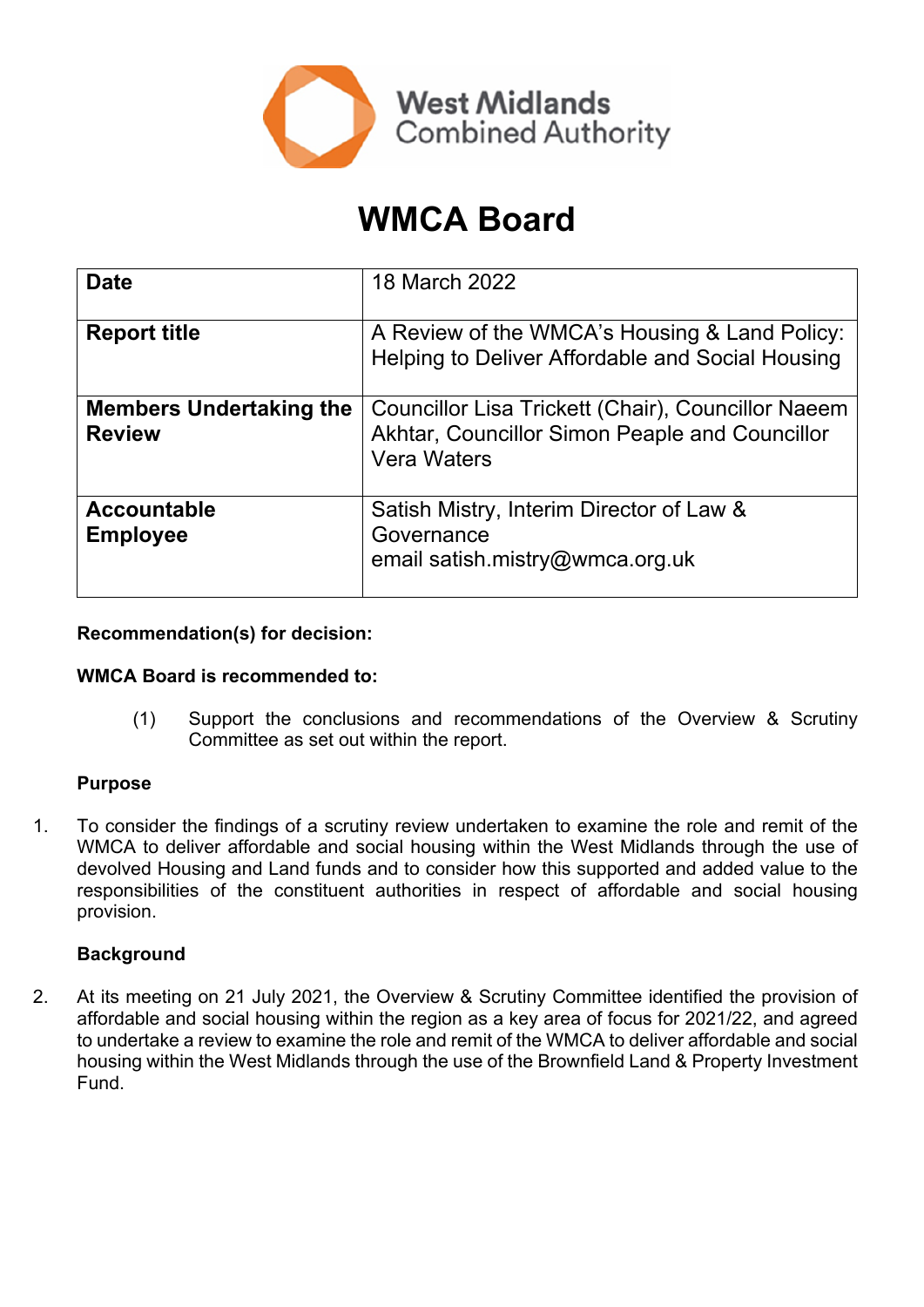- 3. The committee agreed the key objectives for the review, being to:
	- (a) Understand how the region's affordable and social housing needs is determined and what account is taken for sub-regional socio-economic differences in the calculation of regional need?
	- (b) Understand what the role of the WMCA is in the supply of affordable and social housing in the West Midlands? How does the Brownfield Land Remediation Fund help support this role, and how clearly is this role understood across the region and amongst partners?
	- (c) Understand how does this role support and contribute to the constituent authority's responsibility for the delivery of affordable and social housing within their district?
	- (d) Understand the number of sites funded through the Brownfield Land Remediation Fund to date, the number of housing units delivered on these sites, and the percentage of these units that have been designated as affordable and social.
	- (e) Determine whether the Brownfield Land Remediation Fund adequately use its commissioning and contracting influence to maximise the delivery of affordable and social housing units within the individual schemes it funds?
	- (f) Understand the impacts and implications on the Brownfield Land Remediation Fund of the differential cost of Land Remediation across the region?
- 4. The review group was chaired by Councillor Lisa Trickett, Vice-Chair of the Overview & Scrutiny Committee and also comprised Councillor Naeem Akhtar, Councillor Simon Peaple and Councillor Vera Waters. The review was undertaken during January and March and was supported by Rob Lamond (Strategic Planning Manager) and Lyndsey Roberts (Scrutiny Officer).

# **Evidence Gathering**

- 5. The review group sought a range of written and verbal evidence to help inform its conclusions and recommendations. The Housing and Regeneration Team provided a briefing note that provided a response to each of the objectives identified by the review group. In addition, the panel requested further information regarding the WMCA's Affordable Housing Programme and the proposed joint venture with housing associations in the region. The purpose of the briefing note was to inform understanding on what was within the WMCA's control, what it could influence and advocate to government.
- 6. In addition to the written evidence submitted, the review group conducted face-to-face interviews with a range of key witnesses to gain their understanding on the current situation, relationships, challenges and any failures in the system. The review group were also keen to hear the experiences of people that have experienced and lived in temporary accommodation and the impact that this has had on them and their families.
- 7. To help build a better appreciation of the strengths and challenges of the current arrangements and to highlight areas of potential improvements, the review group interviewed the following key witnesses: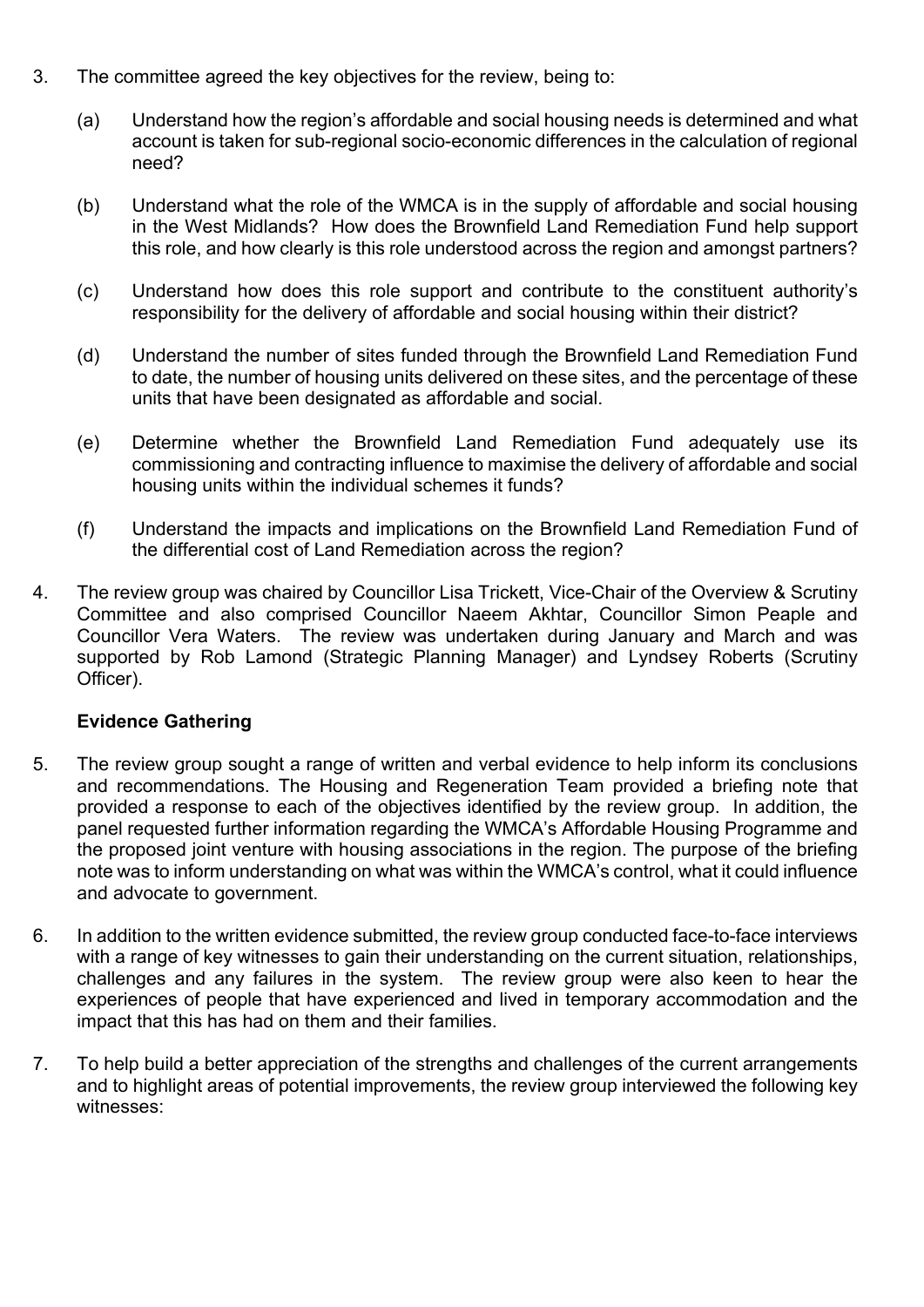- Gareth Bradford, Director of Housing and Regeneration
- Ian McLeod, Director of Planning, Birmingham City Council
- Jo Nugent, Head of West Midlands- Markets, Partners and Places, Homes England
- Tom Hawley, Head of Affordable Housing Growth (Midlands), Homes England
- Musurut Dar, Senior Community Organiser, Shelter
- Members of Shelter
- Kevin Rodgers, Chair of the West Midlands Housing Association Partnership
- Steve Eaves, Director of Regeneration, Platform Housing Association
- David Soothill, Development Director, Sanctuary Housing Association

### **Emerging Themes and Considerations**

- 8. During the consideration of the written and oral evidence gathered during the course of the review, a number of themes emerged for consideration:
	- *The recent publication of the Government's "Levelling Up White Paper", the Levelling Up agenda and the opportunities it brings for tackling long-standing housing challenges in the region and the crucial role of housing and regeneration (funding, powers, activities) in delivering many of the missions and aims of the Levelling Up agenda.*
	- *The Local Planning system and application of local needs assessments when setting local targets for affordability to meet identified local needs and whether this sufficiently captures those genuinely in need.*
	- *Viability Assessments within the Planning system, the use of "viability" arguments to reduce housing supply on land, and the impact of planning and land negotiations on levels and types of affordable housing delivered on schemes.*
	- *Housing Mix and the range of housing products described as "affordable" within the national definition in relation to the specific needs of the region and local areas.*
	- *The impact of HM Government policy to restrict funding for new social rent properties to "areas of high affordability pressure" – in the WMCA region this includes only Birmingham, Coventry, Solihull, Stratford on Avon, and Tamworth local authorities.*
	- *The availability of Land for housing development within the region, the time and costs associated with brownfield development in comparison to greenfield schemes, and the increase in land values in the West Midlands in recent years.*
	- *Land owned by Public bodies and the potential to maximise these assets for delivery of wider outcomes for the region – including delivery of more social and affordable homes and addressing long term issues e.g. temporary accommodation – alongside securing capital receipts.*
	- *The role of local authorities, the WMCA, Homes England and housing associations in securing additional affordable homes in the West Midlands through combined resources, expertise and shared objectives and approaches.*
	- *Land Assembly and the public sector's ability to resolve fragmented land ownerships to deliver comprehensive regeneration opportunities.*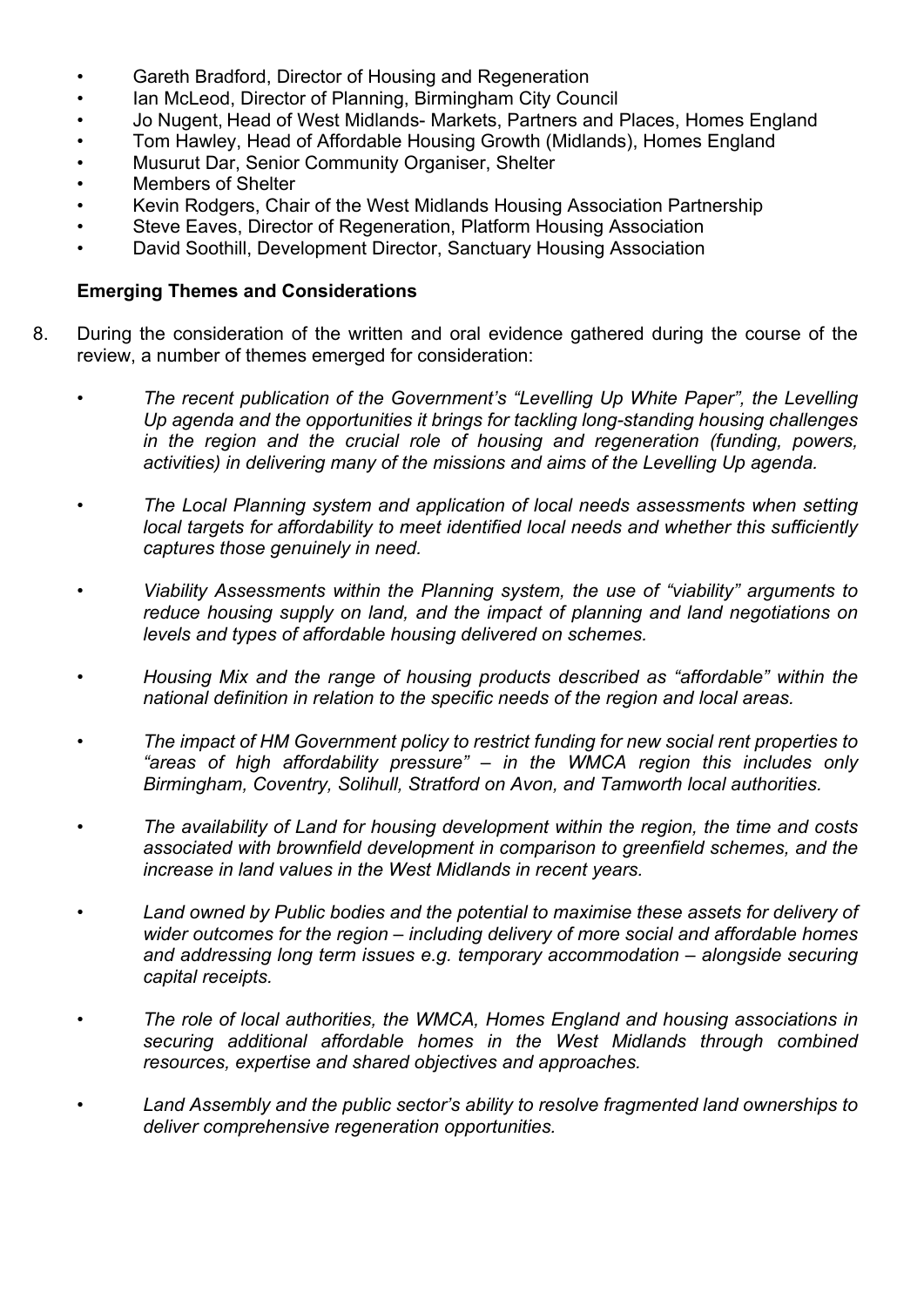- *Local capacity and capabilities and the potential to share expertise across local authorities, the WMCA and other public bodies (e.g. Homes England) to support housing and regeneration, especially in complex and resource intensive schemes require eg legal interventions such as Compulsory Purchase Orders.*
- *The Land market in the region and the impact of high prices on supply and demand, with resulting "Land Flipping" and reduced opportunities for affordable housing delivery.*

#### **Recommendations**

9. After considering the written and oral evidence it received, the review panel concluded that a number of recommendations should be considered by the WMCA Board that would help to truly address the housing need within the region and help to deliver more social housing within the West Midlands:

#### **Recommendation 1:**

That the WMCA Board writes to the Secretary of State for DLUHC, setting out the region's ambitions to deliver a step change in the delivery of social and affordable homes in the region and its intent to pursue this and the associated powers/funding needed to achieve that as part of the Levelling Up agenda and "trailblazing Devolution Deal" negotiations

#### **Recommendation 2**

That WMCA should retain a "minimum" affordable housing target but that the affordable housing requirements for schemes funded by WMCA (currently set as a *minimum of 20% affordable*)*,* should seek to be aligned with the targets set by Local Planning Authorities in the relevant Local Plan including the alignment of type and tenure

#### **Recommendation 3**

That the WMCA and local authorities continue to work together through the Housing and Land Board, WMCA Public Land Taskforce and directly with the Cabinet Office to address issues around "best value" in disposal of public land and to identify actions and interventions that will maximise the wider social, economic and environmental benefits secured through the development and disposals of public land in the region

#### **Recommendation 4**

That the WMCA, housing associations, Homes England and local authorities continue to work together to address the contradictions and challenges of the current system for delivery of affordable and social housing – recognising that the challenge cannot be addressed in isolation and it is a multi-faceted systemic issue where all agencies need to work together with a clear strategy for change.

#### **Recommendation 5**

That the WMCA, local authorities and other regional stakeholders campaign for an end to the restriction sighted in the interviews of social housing grant being awarded to "areas of high affordability pressure", noting that more investment in social housing across the region will address multiple needs and provide more secure, healthy and efficient homes for our communities

#### **Recommendation 6**

That through the Trailblazer Devolution Deal, the WMCA, local authorities and other regional stakeholders' campaign for an end to or amendment of the "viability" clause in national planning policy which is impacting directly on land prices and affordable housing supply in the region.